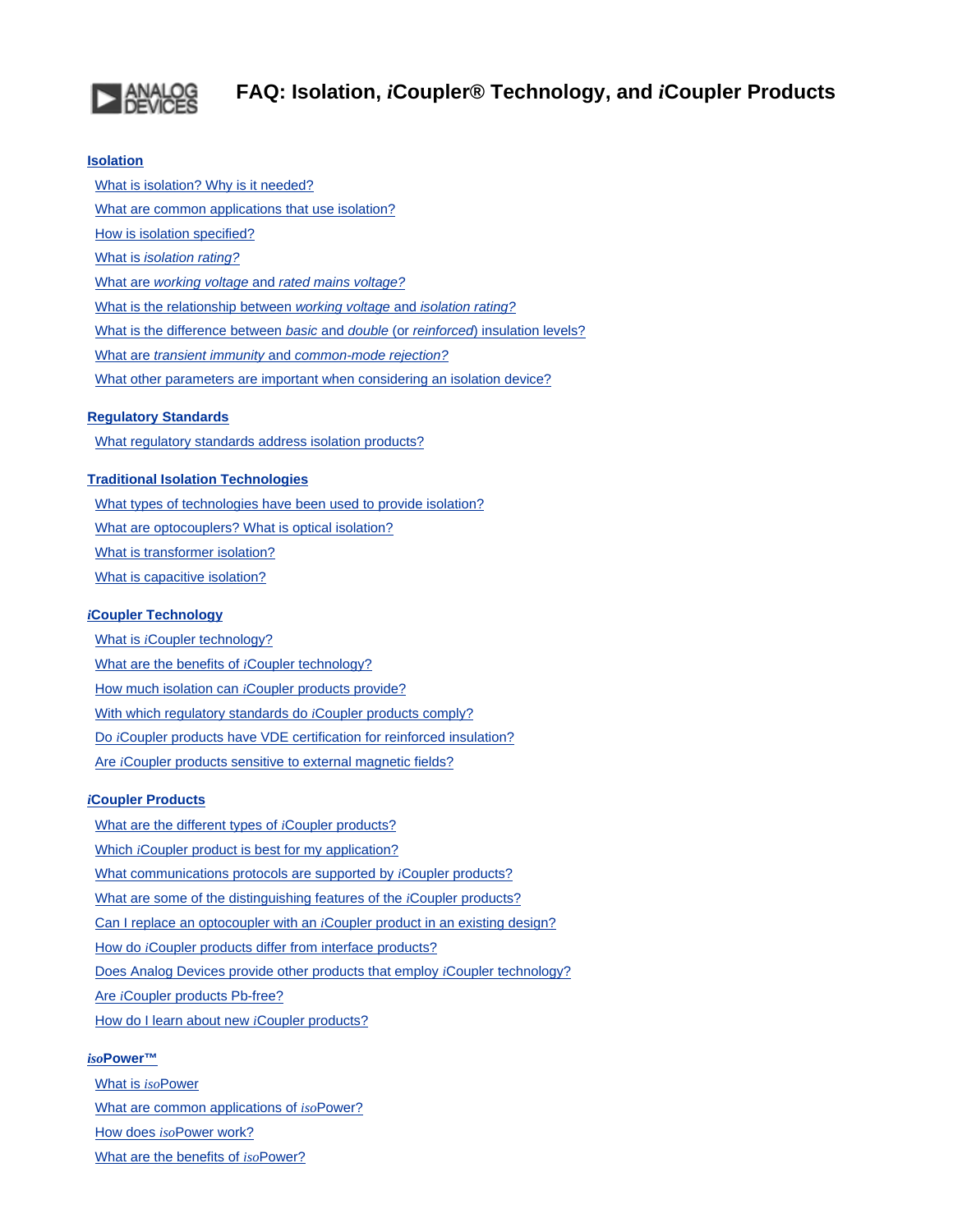How much power do *iso*[Power products supply?](#page-7-2)

What *iso*[Power products are currently in production?](#page-7-3)

#### **[Support](#page-8-0)**

[Where can I find support for designing with ADI's](#page-8-1) *i*Coupler products?

I did not purchase *i*[Coupler products from Analog Devices or an authorized distributor — how can I get support?](#page-8-2)

What do the *i*[Coupler product datasheets guarantee?](#page-8-3)

[What tools or models exist to support my design?](#page-8-4)

[back to top](#page-0-0)

## <span id="page-1-0"></span>**Isolation**

#### **What is isolation? Why is it needed?**

Isolation is a means of preventing current from flowing between two communicating points. Typically, isolation is used in two general situations. The first is where there is the potential for current surges that may damage equipment or harm humans. The second is where interconnections involve different ground potentials and disruptive ground loops are to be avoided. In both cases, isolation is used to prevent current flow yet allow for data or power flow between the two points.

#### **What are common applications that use isolation?**

Isolation is commonly found in applications involving high voltage, high-speed/high-precision communications, or communication over large distances. Common examples of such applications include:

- Industrial I/O systems
- Sensor interfaces
- Power supply/regulation systems
- Motor control/drive systems
- Instrumentation

These applications can be found in a wide range of markets, including:

- Medical equipment
- Communication networks
- Plasma display panels
- Hybrid automotive vehicles

#### <span id="page-1-1"></span>**How is isolation specified?**

The isolation characteristics of an isolator are specified in a variety of manners, including:

- Isolation rating
- Working voltage (or rated mains voltage)
- Transient immunity (common-mode rejection)

The degree to which an isolator successfully insulates one side of an isolation barrier from high voltages on the other side is commonly described by the isolator's *isolation rating* and by its maximum *working voltage* (or *rated mains voltage*). In addition, the degree to which an isolator continues to correctly transfer a signal across an isolation barrier in the presence of a commonmode transient is described by its *transient immunity* (or *common-mode rejection*). Each of these three parameters is described below.

#### <span id="page-1-2"></span>**What is** *isolation rating***?**

An isolator's *isolation rating* (also called the *test voltag*e) is a measure of the protection provided against short-duration, common-mode voltage differences. Usually specified in terms of a 60 Hz RMS value, it is a rating of how much voltage can be safely applied between the input and output terminals of the device for a duration of one minute. A common isolation rating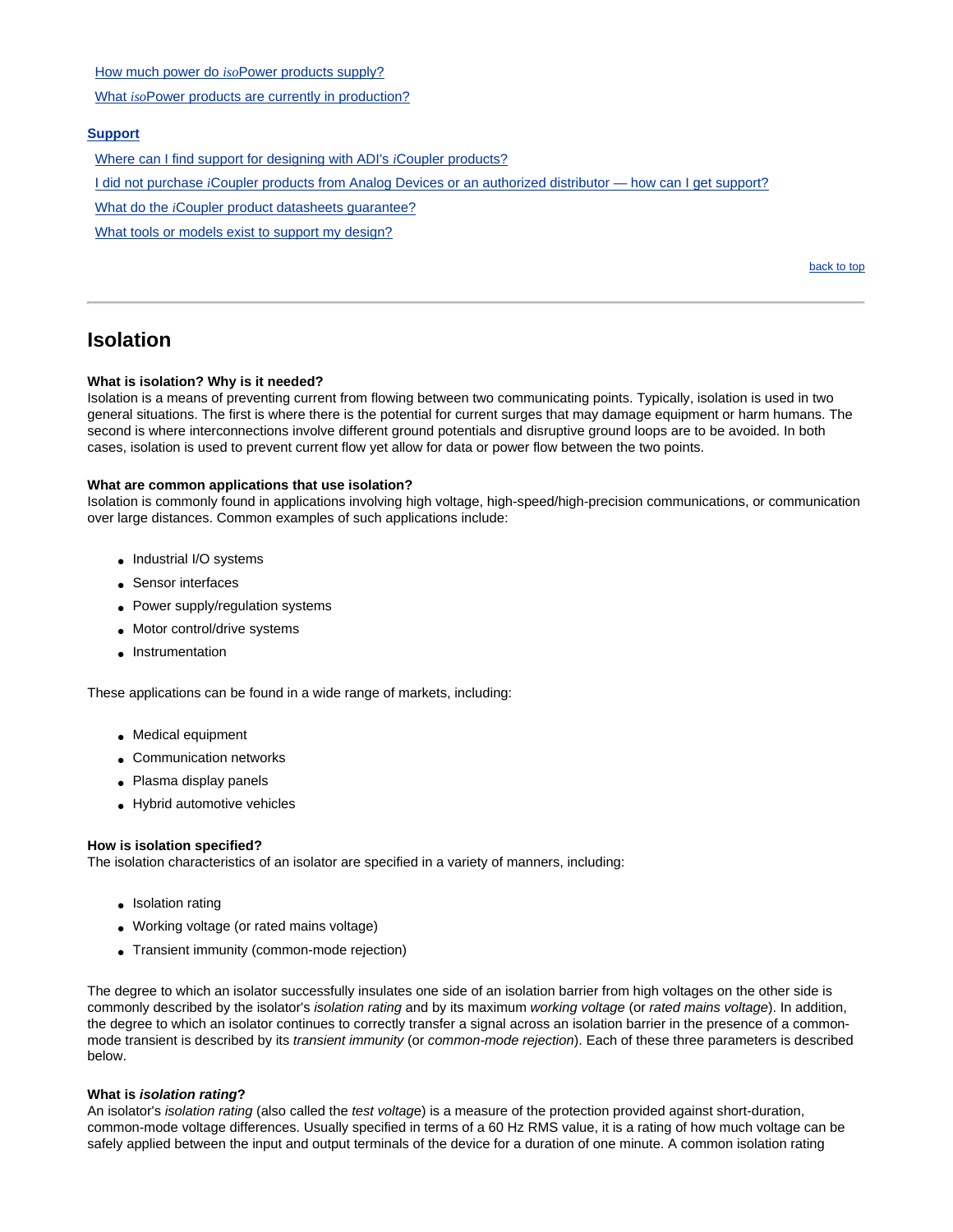found on isolation devices is 2.5KV<sub>RMS</sub>. Other devices have ratings such as 3.75KV<sub>RMS</sub> or higher. The isolation rating does not describe how much voltage can be safely applied across the part on an long-term continuous basis – this is described by the "working voltage" or "rated mains voltage."

### **What are** *working voltage* **and** *rated mains voltage***?**

The *working voltage* or *rated mains voltage* defines the maximum steady-state voltage that a part can support on a long-term continuous basis. Typical values range from 100 to  $600V<sub>RMS</sub>$ .

### <span id="page-2-0"></span>**What is the relationship between** *working voltage* **and** *isolation rating***?**

The relationship between a given working voltage and the required test voltage is complex and is a function of the application, the magnitude of common-mode voltage transients (*Installation Category*), the "cleanliness" of the environment (*Pollution Degree*), and the required insulation type (*Insulation Level*). As a representative example based on IEC 1010-1 (international standard for measurement and control equipment), a measurement and control application involving installation category II, a pollution degree of 2, basic insulation, and a working voltage of 300 V<sub>RMS</sub> has a required test voltage of 1.35KV<sub>RMS</sub>. This means

that for an isolation component to be suitable for this application, it must support steady-state common-mode voltages differences of at least 300  $V_{RMS}$  and transient common-mode voltages differences of at least 1.35KV<sub>RMS</sub>. The relationship

between working voltage and isolation rating is defined by the specific safety standard for the end-equipment under consideration.

#### <span id="page-2-1"></span>**What is the difference between** *basic* **and** *double* **(or** *reinforced***) insulation levels?**

In general, protection against electric shock may be provided by adequate clearance (a physical spacing from the live part) or by one of two insulation levels. These insulation levels are *basic insulation* and *double* (or *reinforced*) insulation. The required insulation level is determined by the voltage levels involved as well as the presence or absence of a connection from accessible parts to earth ground. In general, compared to an isolator providing *basic* insulation, an isolator providing *double* or *reinforced* insulation has greater requirements on its test voltage as well as on its input-to-output spacing. The required insulation level is defined by the specific safety standard for the end-equipment under consideration.

#### <span id="page-2-2"></span>**What are** *transient immunity* **and** *common-mode rejection***?**

An isolator's *transient immunity* specifies how fast of a common-mode transient between input and output a part can be subjected to while maintaining correct signal transmission. Many isolators have no specification on this parameter while others have values ranging from 5 to 25 KV/µs. All *i*Coupler products have a transient immunity specification of at least 25 KV/µs.

#### <span id="page-2-3"></span>**What other parameters are important when considering an isolation device?**

The ideal isolator consumes no power, imposes no signal errors, and supports any type of input signal. As a result, the important performance metrics are as follows:

- Required supply current, input signal current, or input drive current
- Propagation delay through the part
- Pulse width distortion: the degree to which the output pulse width of a signal varies from the input pulse width
- Data rate: the maximum signal data rate that the part can support
- Supply and signal voltage range: the range of voltages that the part can support
- Operating temperature: the range of temperatures that the part can support

Which of the above metrics are important to a particular user is a function of the application in question. Often in a specific application, certain parameters are important and others are not.

Other performance characteristics important to users are an isolator's power-up/down characteristics, its performance in the presence of input noise, and its performance in the presence of a DC input or after a loss of power. In all cases, the output of an isolator should properly reflect the correct input state.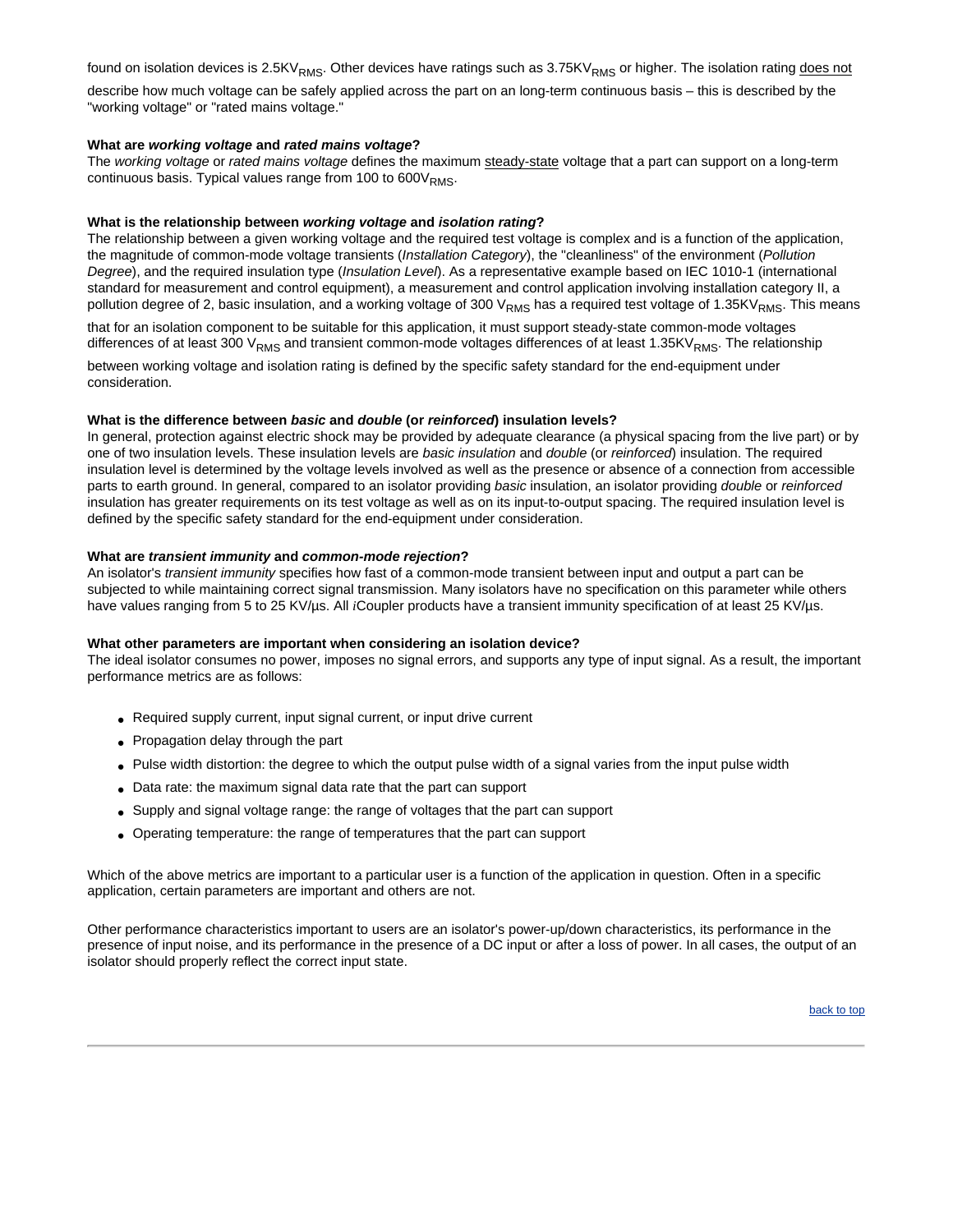# <span id="page-3-0"></span>**Regulatory Standards**

### <span id="page-3-1"></span>**What regulatory standards address isolation products?**

There are a wide variety of safety standards related to isolation at both the system and component levels, for various geographic regions, and for various applications. Shown below is a table summarizing commonly-used standards for the U.S., Europe, and International geographic regions.

## **Table 1. Application-Level Standards.**

| Application                    | U.S.          | <b>Europe</b> | <b>International</b> |
|--------------------------------|---------------|---------------|----------------------|
| Industrial                     | <b>UL 508</b> | EN 50178      | <b>IEC 604</b>       |
| Information Technology         | UL 1950       | EN 60950      | <b>IEC 950</b>       |
| Medical                        | UL 2601-1     | EN 60601      | <b>IEC 601</b>       |
| <b>Measurement and Control</b> | UL 3111       | EN 61010-1    | IEC 1010-1           |
| Telecom                        | UL 1459       | EN 60950      | <b>IEC 950</b>       |
| Household                      | UL 8730-1     | EN 60065      | <b>IEC 65</b>        |

### **Table 2. Component-Level Standards.**

| <b>Component</b> | <b>U.S.</b>    | Canada                            | <b>Germany/Europe</b>                  | <b>International</b> |
|------------------|----------------|-----------------------------------|----------------------------------------|----------------------|
| Isolator         | <b>UL 1577</b> | Component Acceptance<br>Notice #5 | DIN EN60747-5-2<br>DIN V VDE V 0884-10 | <b>IEC 747-5</b>     |

The standards that apply directly to isolation components are those of Table 2. The standards of Table 1 apply to applications that use isolation components. The designer of such an application must assure that the appropriate isolation component is selected such that compliance with the relevant application-level standard is ensured. However, the application-level standard is not directly applicable to the isolation component. Only the standards of Table 2 are imposed directly at the component level.

[back to top](#page-0-0)

## <span id="page-3-2"></span>**Traditional Isolation Techniques**

## <span id="page-3-3"></span>**What types of technologies have been used to provide isolation?**

There are three common isolation technologies:

- Optical
- Transformer
- Capactitive

Each has benefits and disadvantages related to price, performance, reliability, size, features and functionality. Historically, optocoupler and transformer technologies have been the most commonly used methods.

#### <span id="page-3-4"></span>**What are optocouplers? What is optical isolation?**

Optocouplers are a form of optical isolation that employs light to transmit information across an isolation barrier. Typically, a light emitting diode (LED) transmits information to a light sensitive receiver (e.g., a transistor). Optical isolation's primary benefit is that it is widely used and accepted as a low-cost isolation solution for transmission of slower digital signals; high-speed, digital optocouplers tend to be expensive. Optocoupler-based methods are commonly used in applications in which the DC state of a signal is important. Because LEDs may wear out over time, optical isolation typically requires compensation and guardbanding to guarantee application operability over life.

#### <span id="page-3-5"></span>**What is transformer isolation?**

Transformer isolation employs transformer coils to transmit information across an isolation barrier. Changes in current through the transformer winding on one side of the isolation barrier induce a corresponding current on the transformer winding on the other side of the isolation barrier. Transformer-based methods have been commonly used in applications involving AC signals (Ethernet, for example) that are well suited for transformer coupling. Transformer isolation has advantages in systems with high data rates, and it can also be used to provided an isolated power supply; however, transformers have typically been bulkier than alternative solutions.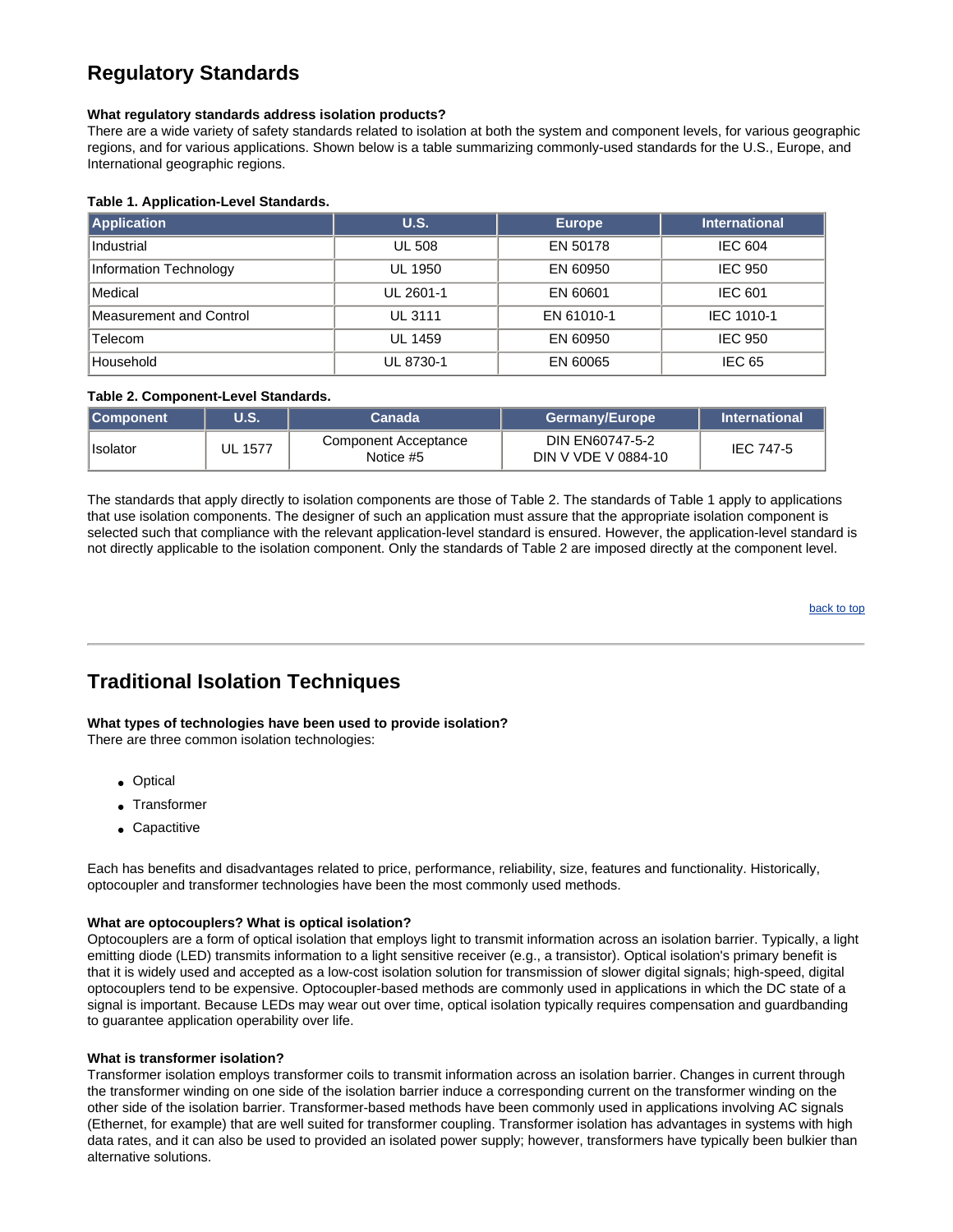*i*Coupler technology (see below) is a form of transformer isolation that employs micro-transformer coils to address the size and integration disadvantages of discrete transformer solutions.

#### <span id="page-4-0"></span>**What is capacitive isolation?**

Capacitive isolation employs capacitors to couple data signals across an isolation barrier. This approach can offer significant performance advantages relative to optocoupler but typically suffer a high vulnerability to common-mode and ESD transients.

[back to top](#page-0-0)

# <span id="page-4-1"></span>*i***Coupler Technology**

## <span id="page-4-2"></span>**What is** *i***Coupler technology?**

*i*Coupler technology is a transformer-based approach to isolation that combines the advantages of optocoupler, transformer, and semiconductor technologies. By integrating micro-transformers onto semiconductor dice, isolation is provided without the detrimental characteristics of the electro-optical conversions present in optocouplers. These include excessive power consumption, large timing errors, and constraining data rate limitations. Safety agency-recognized insulation is achieved through the used of a special insulation layer between the transformer coils. The common transformer problem of achieving DCcorrectness is avoided by the use of patented "refresh" circuitry that updates the output with the correct input state in the absence of input signal transitions.

### <span id="page-4-3"></span>**What are the benefits of** *i***Coupler technology?**

*i*Coupler technology provides benefits in five key areas:

- Integration (size/cost)
- Performance
- Power consumption
- Ease-of-use
- Reliability

Integration benefits are provided by the ability to readily combine *i*Coupler channels with other semiconductor functions or to combine multiple *i*Coupler channels in a common package thereby reducing size and cost relative to optocoupler implementations. Performance benefits are provided in the form of increased timing accuracy, transient immunity, and data rates relative to optocoupler components. Power consumption benefits are provided in the form of 10-to-50 times lower power consumption as well as the accompanying reduction in thermal dissipation.

Ease-of-use benefits are provided by the elimination of many of the difficulties presented by optocoupler technology as well as the addition of new features that facilitate the use of *i*Coupler isolators in new designs. Optocoupler problem areas that *i*Couplers eliminate include their characteristic of widely-varying current transfer ratios, their LED wear-out phenomenon and the design burdens this imposes, and their need (in most optocouplers) to drive their input with high current to turn on the LED. Additional ease-of-use features that *i*Couplers provide include the ability to operate at reduced supply voltages, the ability to translate an input signal of one voltage into an output signal of a different voltage, the use of voltage-based digital interfaces, and the ability to operate over a wide temperature range.

Lastly, reliability benefits are achieved by the elimination of the LEDs contained within optocouplers. By using only standard CMOS process technology, *i*Coupler devices provide the same lifetime characteristics as other standard CMOS products.

#### **How much isolation can** *i***Coupler products provide?**

As of this writing, most *i*Coupler products carry an isolation rating of either 2.5KV<sub>RMS</sub> or 5.0KV<sub>RMS</sub> (the ADuM240x and

ADuM225x isolators carry an isolation rating of 5.0KV<sub>RMS</sub>). The maximum working voltage that *iCoupler products support is a* 

function of both the safety approvals a given product has as well as its insulation lifetime as evaluated by testing performed by Analog Devices in addition to that of the safety agencies.

All *i*Coupler products support working voltages up to 400 V<sub>RMS</sub>. The ADuM240x and ADuM225x families support higher working voltages.

The maximum working voltage supported by the ADuM240x or ADuM225x depends on the nature of the common-mode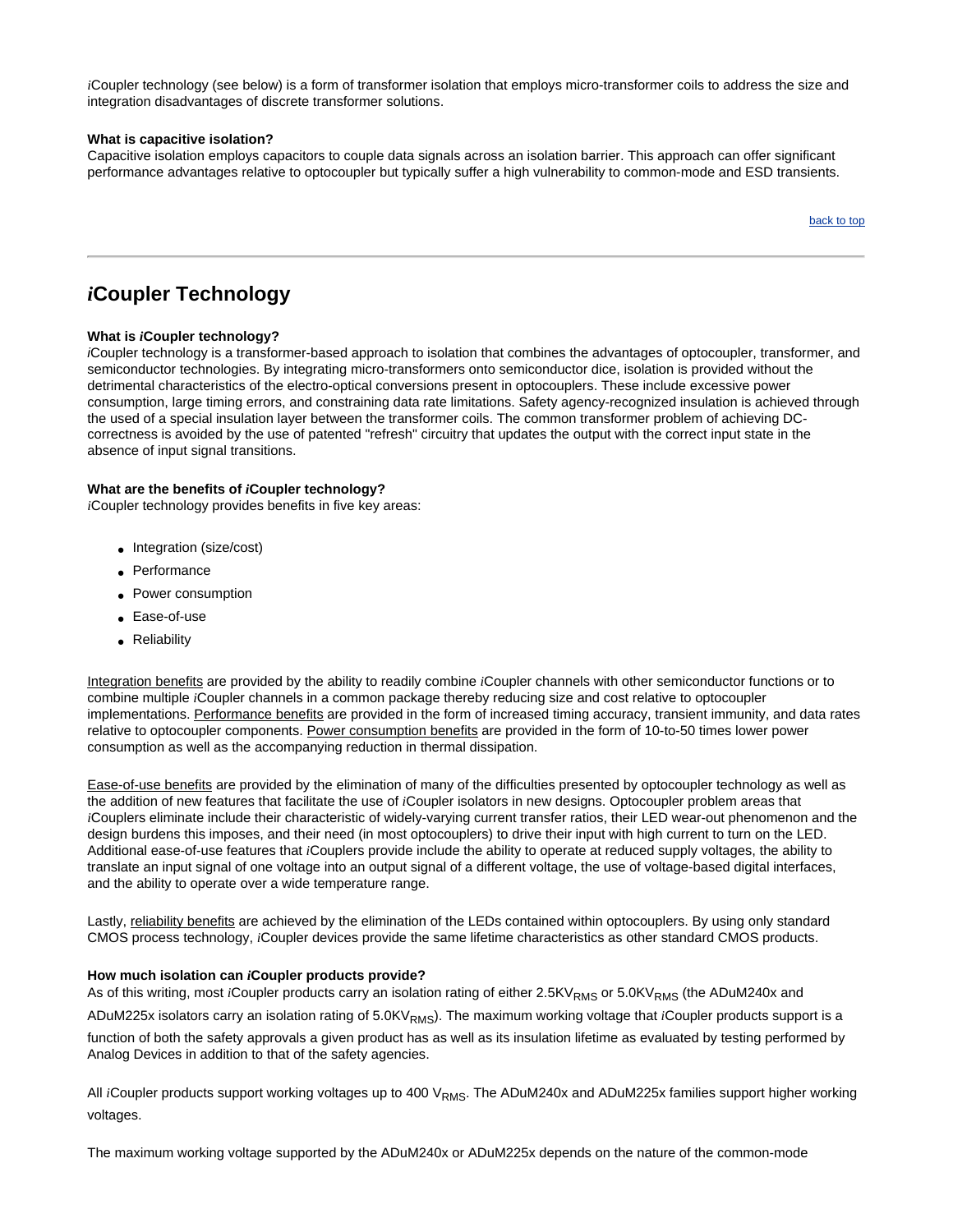waveform that is imposed across the isolation barrier. This is due to the fact that the *i*Coupler insulation system is stressed differently for the various waveforms shown below. In the case of bipolar AC waveforms, the maximum working voltage is set by the criteria that the insulation have a 50 year minimum lifetime. In the case of other types of voltage waveforms, the maximum working voltage is limited by regulatory safety approvals – despite the insulation's ability to withstand higher voltages with a 50 year minimum lifetime. The table below summarizes the maximum recommended voltages for the ADuM240x and ADuM225x as a function of waveform type:

| <b>Parameter</b>              | <b>Max</b>                      | <b>Constraint</b>                        |
|-------------------------------|---------------------------------|------------------------------------------|
| AC Voltage, Bipolar Waveform  | 400 $V_{RMS}$ (565 ( $V_{PK}$ ) | 50-year minimum lifetime                 |
| AC Voltage, Unipolar Waveform | 519 $V_{RMS}$ (848 ( $V_{PK}$ ) | Maximum CSA/VDE approved working voltage |
| DC Voltage                    | 848 $V_{\text{PK}}$             | Maximum CSA/VDE approved working voltage |



Figure 1: Bipolar AC Waveform



Figure 2: Unipolar AC Waveform

nu Figure 3: DC Waveform

**Rated Peak Voltage** 

### <span id="page-5-0"></span>**With which regulatory standards do** *i***Coupler products comply?**

*i*Coupler products typically carry at least a 2.5 kV<sub>RMS</sub> UL rating and a 400 VRMS working voltage approval from CSA and UL.

The approvals and details for each specific product are summarized in the table available at [www.analog.com/iCouplerSafety.](http://www.analog.com/iCouplerSafety)

#### <span id="page-5-1"></span>**Do** *i***Coupler products have VDE certification for reinforced insulation?**

Yes. *i*Coupler products have now been approved for reinforced insulation by VDE. Until recently, no VDE standard covered reinforced insulation for magnetic couplers such as the *i*Coupler family of digital isolators; however, VDE released DIN V VDE V 0884-10 (VDE V 0884-10) in December 2006, and *i*Coupler products successfully completed testing to this standard. For details about specific working voltages and isolation ratings for each *i*Coupler product, and to view the safety certificates, please visit [www.analog.com/iCouplerSafety.](http://www.analog.com/iCouplerSafety)

#### <span id="page-5-2"></span>**Are** *i***Coupler products sensitive to external magnetic fields?**

No – unless such fields are *extremely* strong and of high frequency. Since the transformers used within *i*Coupler devices typically measure about 0.5 mm in diameter, it takes a very high magnetic field rate-of-change to induce a voltage large enough to cause a performance error. For example, if a wire carrying a current oscillating at 1 MHz were to be placed 5 mm away from an *i*Coupler transformer, the current amplitude that would be required in order to cause a problem with the *i*Coupler's performance is 500A! (An analysis of this can be found in the Applications section of any *i*Coupler data sheet.)

[back to top](#page-0-0)

## <span id="page-5-3"></span>*i***Coupler Products**

## <span id="page-5-4"></span>**What are the different types of** *i***Coupler products?**

*i*Coupler products are available in a variety of channel configurations and performance levels. Products consists of [single,](http://www.analog.com/adum1100) [dual](http://www.analog.com/adum120x), [triple](http://www.analog.com/adum130x), and [quad](http://www.analog.com/adum140x) channel 2.5KV<sub>RMS</sub> and 5.0KV<sub>RMS</sub> isolators each available in multiple performance/price options. Products are also offered with other features including:

• High Speed (150 Mbps) Quad Isolators [\(ADuM344x\)](http://www.analog.com/en/prod/0,2877,ADUM3440,00.html)

- Default Low or Programmable Default Output ([ADuM1210,](http://www.analog.com/adum1210) [ADuM131x,](http://www.analog.com/adum131x) [ADuM141x\)](http://www.analog.com/adum141x)
- Increased EOS/ESD robustness ([ADuM3100,](http://www.analog.com/adum3100) [ADuM320x,](http://www.analog.com/adum320x) [ADuM330x,](http://www.analog.com/adum330x) [ADuM340x\)](http://www.analog.com/adum340x)
- Isolated power (see *iso*Power below) ([ADuM524x](http://www.analog.com/adum524x))
- Dual and quad gate drivers ([ADuM1233,](http://www.analog.com/adum1233) [ADuM1234](http://www.analog.com/adum1234))
- I2C [\(ADuM125x,](http://www.analog.com/adum125x) [ADuM225x\)](http://www.analog.com/adum225x)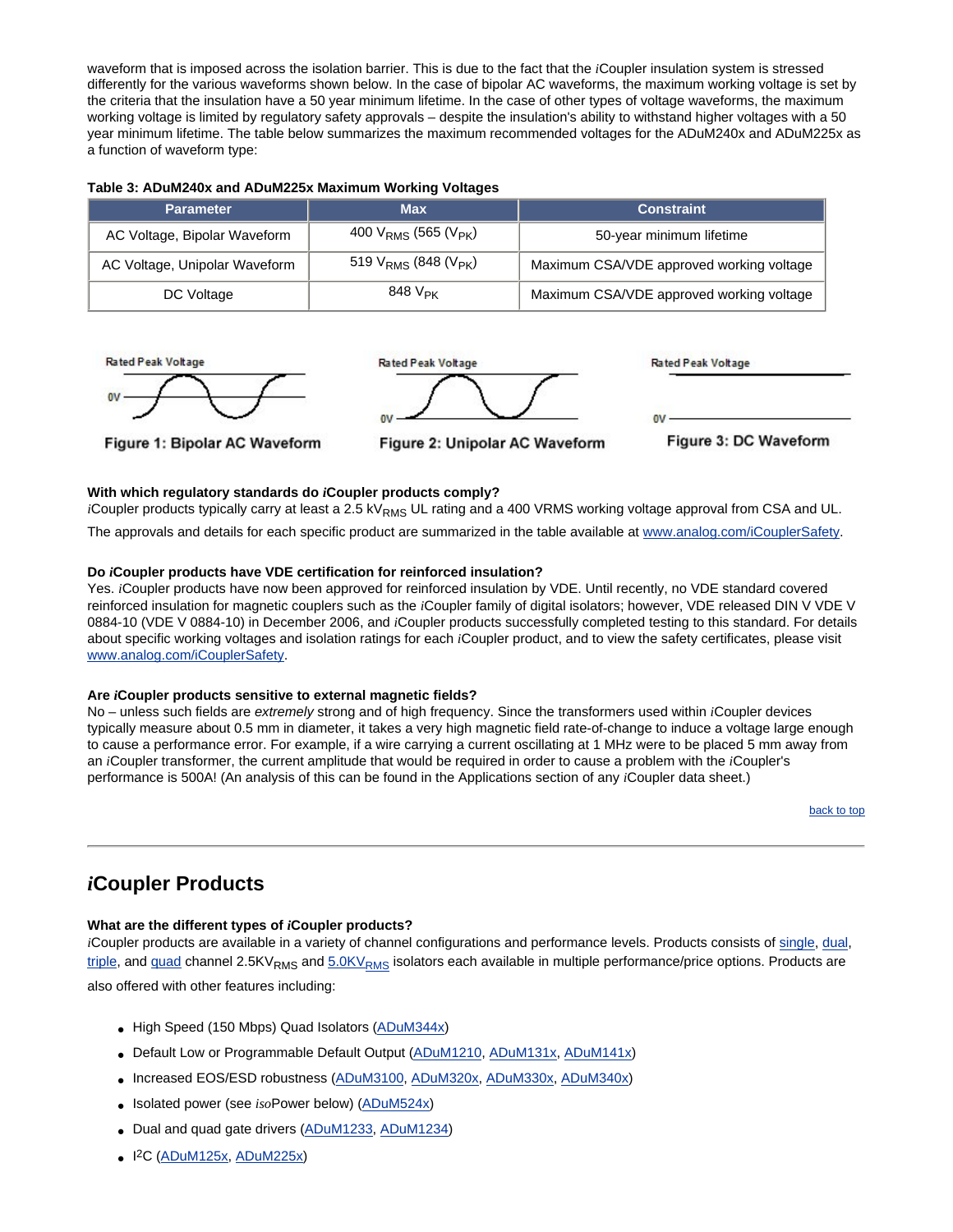- RS-485 [\(ADM2483](http://www.analog.com/RS485), [ADM2485](http://www.analog.com/RS485), [ADM2486,](http://www.analog.com/RS485) [ADM2490E](http://www.analog.com/RS485))
- ΣΔ Modulator ([AD7400](http://www.analog.com/AD7400), [AD7401\)](http://www.analog.com/AD7401)

Please refer to the *i*Coupler web site [\(www.analog.com/icoupler\)](http://www.analog.com/icoupler) for the most complete up-to-date selection table and other information about the iCoupler portfolio.

#### <span id="page-6-0"></span>**Which** *i***Coupler product is best for my application?**

Due to the unique nature of each application, the choice of which product to use is best left to the user. The selection tables available at [www.analog.com/iCoupler](http://www.analog.com/iCoupler) should provide guidance for choosing the most appropriate *i*Coupler product. For additional assistance, please contact your local Analog Devices sales representative or distributor.

#### <span id="page-6-1"></span>**What communications protocols are supported by** *i***Coupler products?**

*i*Coupler products are capable of supporting most standard communications protocols but may require additional components to ensure communication integrity. Products such as the ADuM1401 are ideal for SPI where four channels are required for Clock, Data In, Data Out, and Select.

The ADuM125x and ADuM225x have been designed for compliance to the I<sup>2</sup>C, PMBus and SMBus protocols. The ADM2483, ADM2485, ADM2486 and ADM2490E are complete isolated RS-485 solutions.

#### <span id="page-6-2"></span>**What are some of the distinguishing features of the** *i***Coupler products?**

Distinguishing features of *i*Coupler products include integration that optimizes cost and size as well as the ability to support high signal data rates and the ability to operate with extremely low supply currents. *i*Coupler products provide an excellent cost/size advantage over competing alternatives due to integration of multiple channels as well as other functions including isolated power.

The speed and power consumption benefits can be seen in products such as the ADuM1100 that supports NRZ data rates of up to 100 Mbps and the ADuM344x that supports up to 150 Mbps.

*i*Coupler products also have the ability to perform up to a maximum temperature of 125° C and to be operated with either 3.3V or 5V supplies. Also of benefit to users is the incorporation of integrated driver circuitry providing compatibility with standard digital interfaces.

#### <span id="page-6-3"></span>**Can I replace an optocoupler with an** *i***Coupler product in an existing design?**

In most cases, an *i*Coupler product may be used as a replacement for an optocoupler in a given application in order to achieve higher performance, lower cost, greater space savings, or improved quality and reliability. In some cases, Analog Devices products are pin-for-pin compatible with industry standard optocouplers. For example, the ADuM1100, Analog Devices' first *i*Coupler product, is a single-channel digital isolator intended for applications requiring high-speed digital isolation. It is footprintand pin-compatible with Agilent Technologies' HCPL-0710, -0720, 0721, -0723 optocouplers and provides substantial performance, power consumption, and cost advantages over these optocoupler components.

For all other products, please refer to the selection tables available at [www.analog.com/iCoupler](http://www.analog.com/iCoupler) to identify the appropriate part. For assistance, please visit our web site or contact Analog Devices or one of our authorized sales representatives or distributors.

#### <span id="page-6-4"></span>**How do** *i***Coupler products differ from interface products?**

*i*Coupler isolation products are a subset of traditional interface products. Typically, a given *i*Coupler product may be suitable for a wide array of applications, whereas interface-specific products are limited in scope (e.g., RS-232 or RS-485 transceivers). In addition, interface-specific products may not require isolation; however, it is common that such interfaces also require some level of isolation. Analog Devices offers a variety of interface products, some of which integrate *i*Coupler technology for a fully integrated solution (see below).

#### <span id="page-6-5"></span>**Does Analog Devices provide other products that employ** *i***Coupler technology?**

A significant benefit of *i*Coupler technology is its ability to integrate isolation in a wide range of products. Integrating *i*Coupler isolation with other products simplifies designs, reduces the bill-of-materials, lowers cost, reduces size and increases reliability.

The ADM2483, ADM2485, ADM2486 and ADM2490E are RS-485 transceivers that employ *i*Coupler technology. Likewise, the AD7400 and AD7401 are isolated ∑∆ analog-to-digital converters. In the future, Analog Devices will release additional products integrated isolation via *i*Coupler technology.

### <span id="page-6-6"></span>**Are** *i***Coupler products Pb-free?**

All *i*Coupler products are offered with Pb-free versions.

#### <span id="page-6-7"></span>**How do I learn about new** *i***Coupler products?**

Please visit the Analog Devices website at [www.analog.com/icoupler](http://www.analog.com/icoupler) for the most up-to-date information on new products. You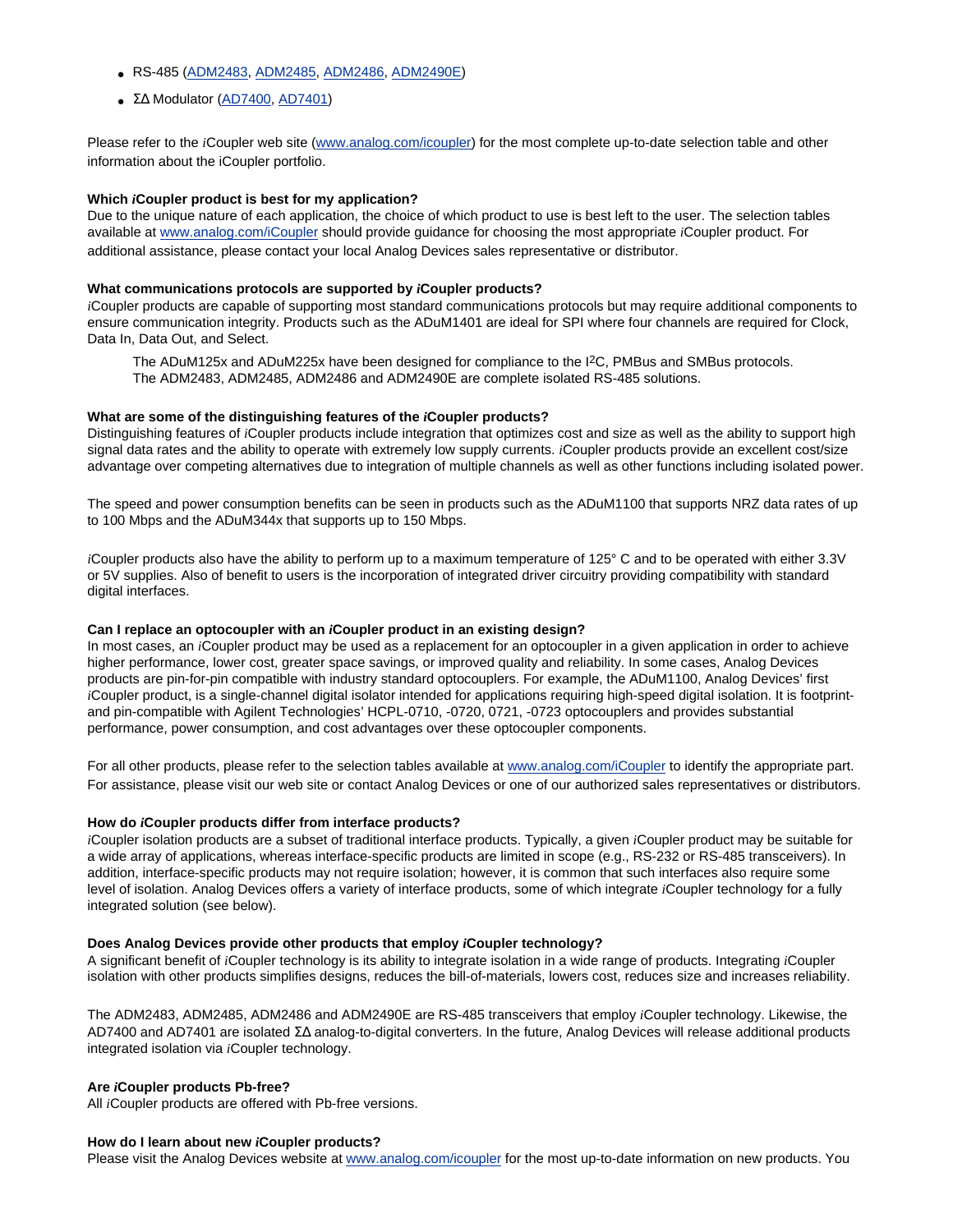may also contact your local Analog Devices Sales representative. A quarterly newsletter, "Analog Devices' Digital Isolation Update," is also available. The newsletter includes new product announcements as well as news, application tips and technical information about the iCoupler technology. Please refer to [www.analog.com/Subscriptions](http://www.analog.com/Subscriptions) to learn how to subscribe to the "Analog Devices' Digital Isolation Update."

[back to top](#page-0-0)

## *iso***Power™**

## <span id="page-7-0"></span>**What is** *iso***Power?**

*iso*Power refers to the Analog Devices technology that employs *i*Coupler technology to supply isolated power to systems via an integrated DC/DC converter.

## **What are common applications of** *iso***Power?**

*iso*Power is ideally suited for applications that need low levels of power that are isolated from a system's main supply. Such applications include:

- Factory automation equipment
- Secondary-control power supplies
- Medical systems

## <span id="page-7-1"></span>**How does** *iso***Power work?**

*iso*Power uses the same underlying technology used in *i*Coupler products. Integrated transformer coils are employed in the equivalent of a fully integrated switching power supply. On-chip regulation ensures that the output supply is stable. By using the *i*Coupler technology, *iso*Power can be combined with standard *i*Coupler designs to create fully integrated solutions that include isolated power as well as isolated signals.

## **What are the benefits of** *iso***Power?**

The primary benefits of *iso*Power for system designers are:

- Lower cost
- Reduced area
- Improved time-to-market

The integrated DC/DC converter replaces multiple discretes in a system which reduces the size and design complexity. This, in turn, speeds time-to-market.

The benefits of *iso*Power are best realized in applications requiring a small, cost-effective source of localized, isolated power.

## <span id="page-7-2"></span>**How much power to** *iso***Power products provide?**

Analog Devices initial *iso*Power products (ADuM5240/5241/5242) provide 50 mW of isolated power in an 8-lead SOIC package. Future products will provide higher amounts of power as dictated by market needs. Please refer to the selection table on our website at [www.analog.com/icoupler.](http://www.analog.com/icoupler)

## <span id="page-7-3"></span>**What** *iso***Power products are currently in production?**

The ADuM524x is the first *i*Coupler product to feature *iso*Power. Released in 2007, it is a family of dual-channel isolators with 50 mW (5V / 10mA) of regulated, isolated power. Future iCoupler products with isoPower will have more data channels, supply more power and offer supply voltages other than 5V. For more information on the ADuM524x products, please refer to [www.](http://www.analog.com/ADuM524x) [analog.com/ADuM524x](http://www.analog.com/ADuM524x).